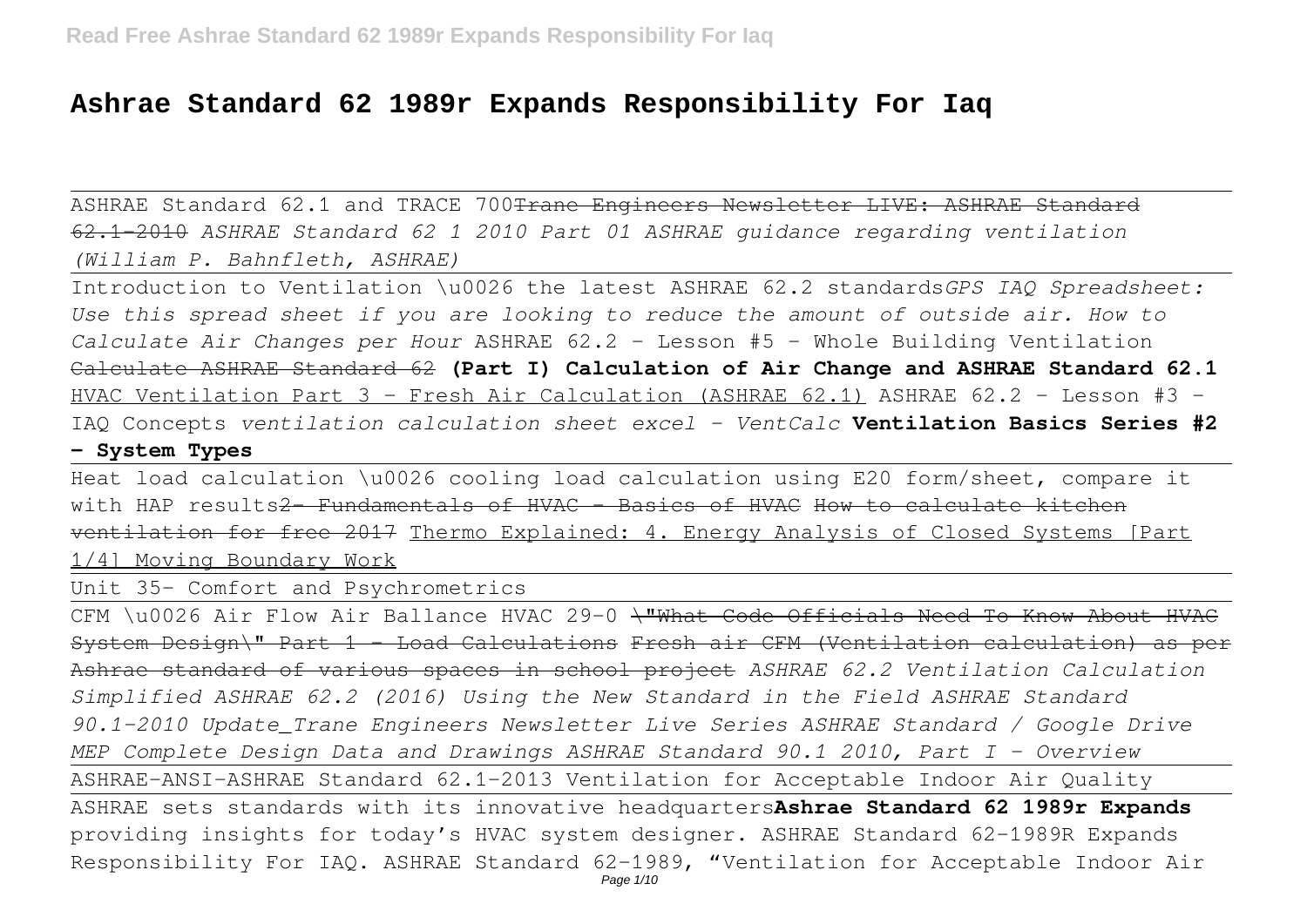Quality," presently defines the "standard of care" to be exercised by ventilation system designers. As such, it's been the model for codes issued by the International Conference of Building Officials (ICBO), the Building Officials and Code Administrators (BOCA), the Southern Building Code Congress (SBCC) and ...

# **ASHRAE Standard 62-1989R Expands Responsibility for IAQ**

Ashrae Standard 62 1989r Expands providing insights for today's HVAC system designer. ASHRAE Standard 62-1989R Expands Responsibility For IAQ. ASHRAE Standard 62-1989, "Ventilation for Acceptable Indoor Air Quality," presently defines the "standard of care" to be exercised by ventilation system designers.

# **Ashrae Standard 62 1989r Expands Responsibility For Iaq**

Also referenced is ANSI/ASHRAE 136-1993, A Method of Determining Air Change Rates in Detached DwellingSubsections. ) Interpretation 62-1989-15 - June 3, 1994 (Ref. 6.1.3.4, Intermittent and variable occupancy criteria in Standard 62-1989) Interpretation  $62-1989-16$  - June 26, 1994 ...

# **Interpretations for Standard 62-1989 - ASHRAE**

Now that the revised Standard (Standard 62-89) is available, its usefulness needs to be evaluated. Based on current information and public comment, the American Society of Heating, Refrigeration, and Air-Conditioning Engineers (ASHRAE) revised Standard 62-1981 to Standard 62-89. Bonneville's study estimated the energy and cost implications of ASHRAE Standard 62-89 using simulations based on DOE-2.1D, a computer simulation program which estimates building use hourly as a function of building ...

# **ASHRAE Standard 62-1989: Energy, Cost, and Program ...**

ANSI/ASHRAE 62.1 and ANSI/ASHRAE Standard 62.2 - Indoor Air Ouality Standards Set. Use the ANSI/ASHRAE 62 - Ventilation for Acceptable Indoor Air Quality Set to specify minimum ventilation rates and other measures intended to provide indoor air quality that is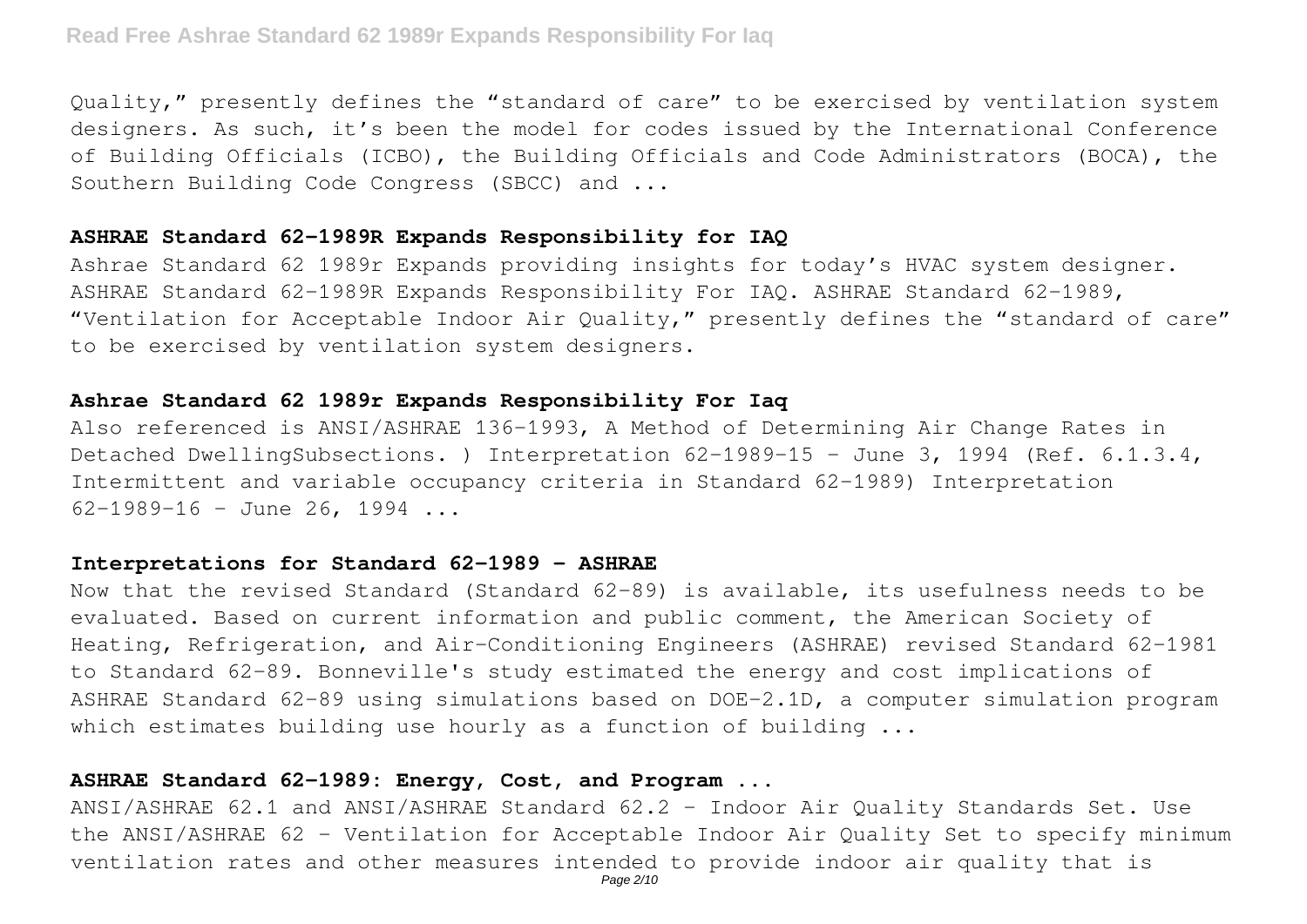acceptable to human occupants and that minimizes adverse health effects.

# **ANSI/ASHRAE 62 - Ventilation for Acceptable Indoor Air ...**

ASHRAE Standard 62-1989R expands responsibility for IAQ by Dennis Stanke, 1996, volume 25-4 Designing an ASHRAE 62-compliant ventilation system by Dennis Stanke, 1995, volume 24-2 ASHRAE 62-89 analysis (part 3): Indoor air quality procedure by Dennis Stanke, 1993, volume 22-2

#### **Standards & codes - Trane**

This section will expand on the limited guidance in Standard 62-1989 and make it more prominent.. Section 7 will greatly expand the requirements of the current standard for documenting the bases and assumptions used in designing the building and the ventilation system.

# **Status of Ashrae Standard 62 Ventilation for Acceptable ...**

UPDATING STANDARD 62 As part of ASHRAE's policy to review standards every 5 years, a new committee was formed in January 1992 to review Standard 62-1989, and to develop revisions as needed. The committee consists of 25 designers, equipment manufacturers, regulators, and researchers.

# **ASHRAE Standard 62: Ventilation for Acceptable Indoor Air ...**

ANSI/ASHRAE Standard 62.2-2019 Ventilation and Acceptable Indoor Air Quality in Residential Buildings. Standard 62.2 has been updated with a new compliance path that gives credit for particle filtration, distinguishes between balanced and unbalanced ventilation system interactions with natural infiltration, requires compartmentalization limits for new multifamily dwellings, and allows for ...

# **Standards 62.1 & 62.2 - ASHRAE**

ASHRAE Standard 62-1989 (Standard 62-89) Ventilation for Acceptable Indoor Air Quality''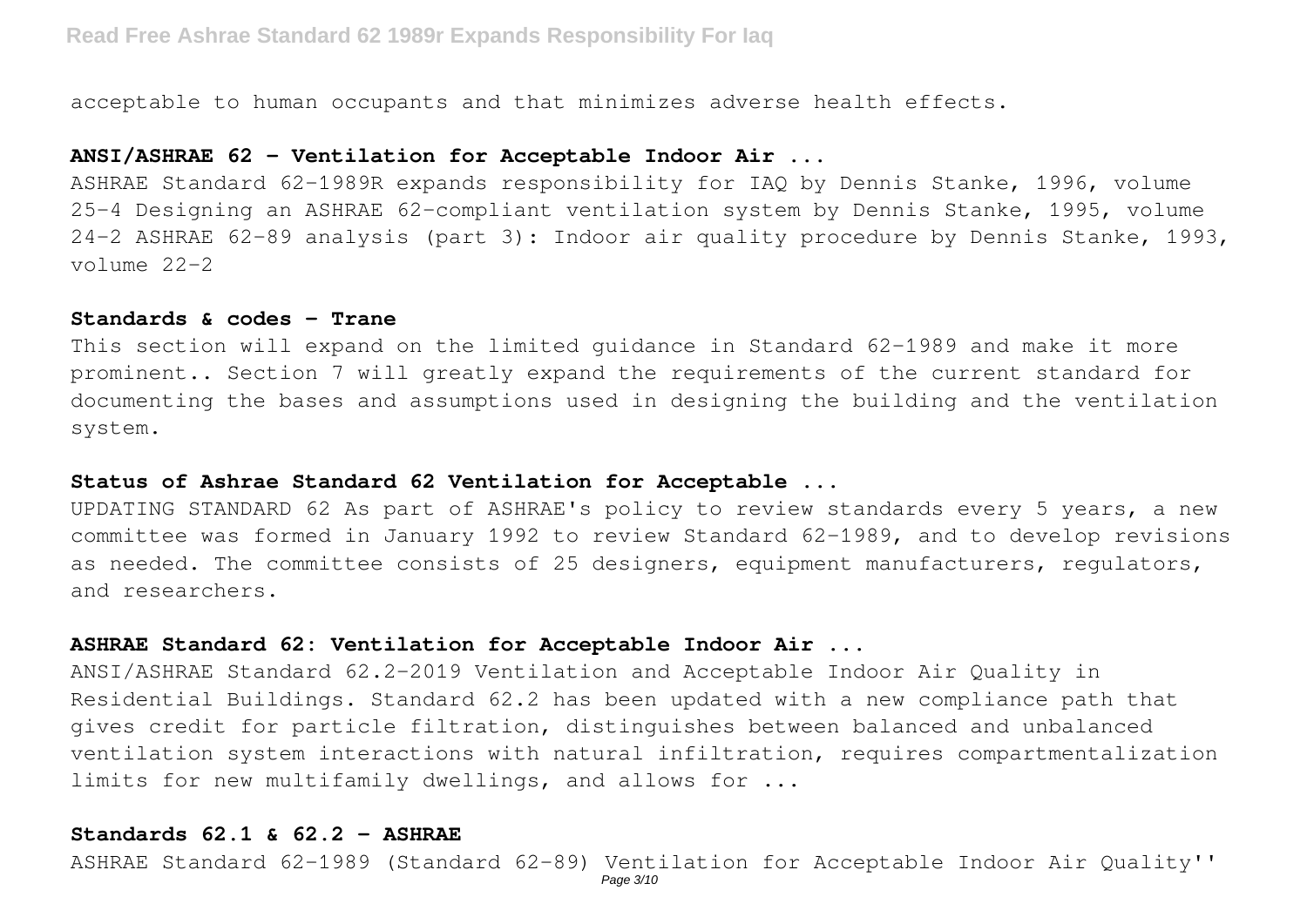is the new heating, ventilating, and air-conditioning (HVAC) industry consensus for ventilation air in commercial buildings. Bonneville Power Administration (Bonneville) references ASHRAE Standard 62-81 (the predecessor to Standard 62-89) in their current environmental documents for required ventilation rates.

# **ASHRAE Standard 62-1989: Energy, Cost, and Program ...**

In 1981, ASHRAE 62 reduced the rate to 5cfm per person in an effort to address the energy impact of ventilation. This was quickly found to be far too low a ventilation rate. ASHRAE 62 was updated in 1989 and set a residential ventilation rate of 15 cfm per person or 0.35 ACH, whichever was higher.

# **ASHRAE Standard 62.2 | Residential Building Systems Group**

Engineers, Inc. (ASHRAE) recently announced the public review of a revision. to Standard 90.1-1989, " Energy Code for Buildings Except Low-Rise. Residential Buildings " . Formally identified as ASHRAE/IESNA Standard. 90.1-1989R, the standard is developed jointly with the Illuminating. Engineering Society of North America (IESNA). It provides ...

## **ASHRAE Standard 90.1-1989R Now Available for Public Review ...**

ASHRAE 90.1 2007: Requires energy recovery if system air is greater than 5,000 CFM (12.5 tons) and outside air is more than 70%. ASHRAE 90.1 2010: Significantly expands requirement as shown below: 5 X the requirement of previous standard

### **Bill McCullough Director ERV Products - ASHRAE**

FOREWORD When Addendum r to Standard 62.1-2016 was published, the footnote to old Table 5.16.1, "Airstreams or Sources," did not transfer to new the Table 6.5.2. This addendum reinstates the note...

# **ASHRAE STD 62.1 - Ventilation for Acceptable Indoor Air ...**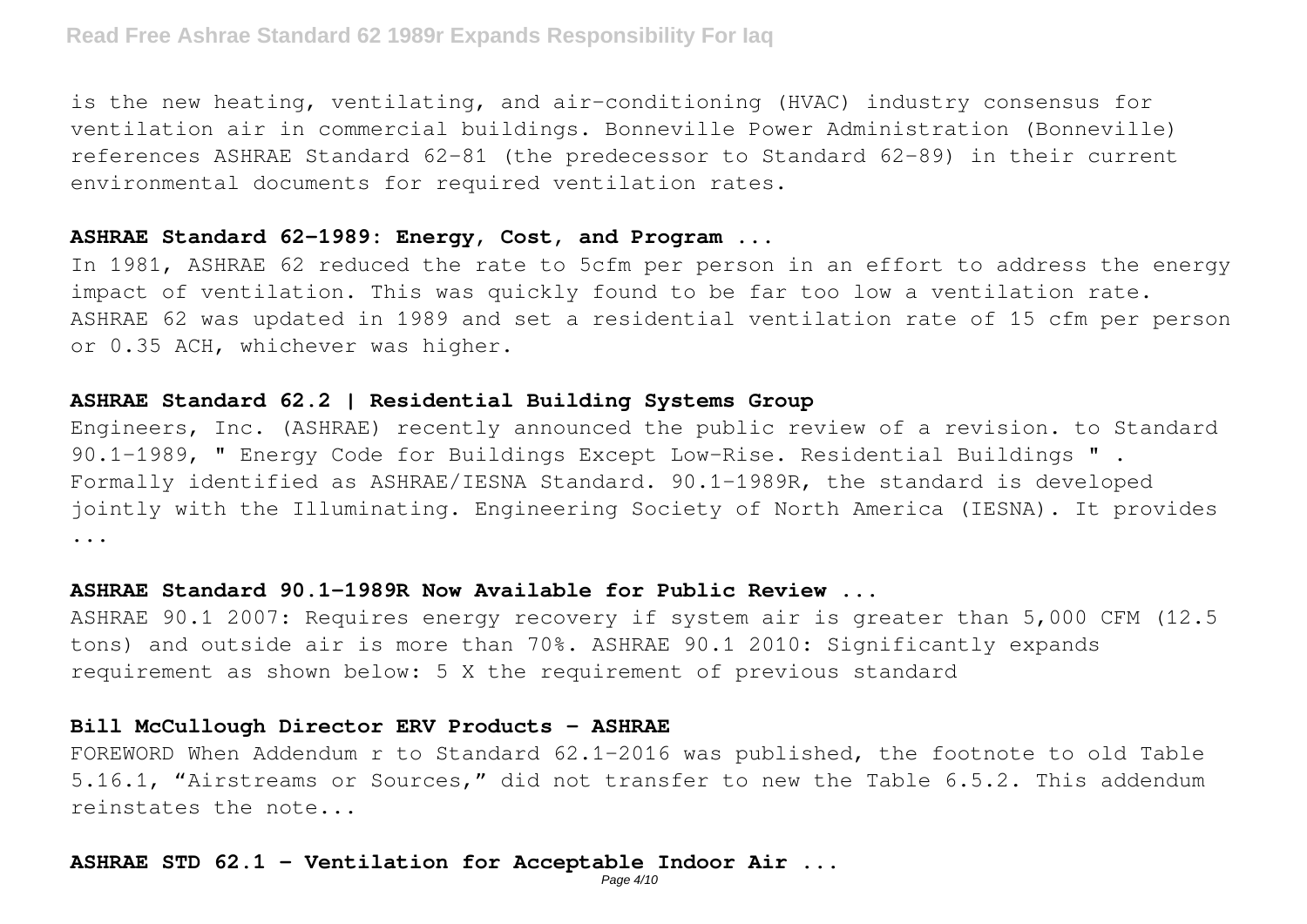• Originally one ventilation standard, ASHRAE 62 (62-2001 last version) – Required 15 cfm/person or 0.35 ACH – This rate based on body odor • Split into low-rise residential (62.2) and everything else (62.1) Brief History • Std 62.2 is a "continuous maintenance" ...

# **Standard 62.2 and Existing Buildings**

Added ASHRAE Standard 62.1-2010 as a ventilation standard option in Project Preferences. Added ASHRAE Standard 90.1-2010 as an energy standard option in Project Preferences Updated the help system and Quick Reference Guide to document new features. Automatically install project archive containing ASHRAE 90.1 default schedules.

### **NEW FEATURES IN THE CARRIER HOURLY ANALYSIS PROGRAM v4**

eLibrary > ASHRAE Standard 62.1 Ventilation for Acceptable Indoor Air Quality. ASHRAE Standard 62.1 Ventilation for Acceptable Indoor Air Quality, 2010. Expand All ASHRAE Standard 62.1 Ventilation for Acceptable Indoor Air Quality, 2010. Chapter 0: Cover. CHAPTER 1: PURPOSE. Section 1.1. Section 1.2.

# **ASHRAE Standard 62.1 Ventilation for Acceptable Indoor Air ...**

Expand All ASHRAE Standard 62.2 Ventilation and Acceptable Indoor Air Quality in Low-Rise Residential Buildings, 2010. Chapter 0: Cover. CHAPTER 1: PURPOSE. CHAPTER 2: SCOPE. Section 2.1: This standard considers chemical, physical, and biological contaminants that can affect air quality. ...

ASHRAE Standard 62.1 and TRACE 700 Trane Engineers Newsletter LIVE: ASHRAE Standard 62.1-2010 *ASHRAE Standard 62 1 2010 Part 01 ASHRAE guidance regarding ventilation (William P. Bahnfleth, ASHRAE)*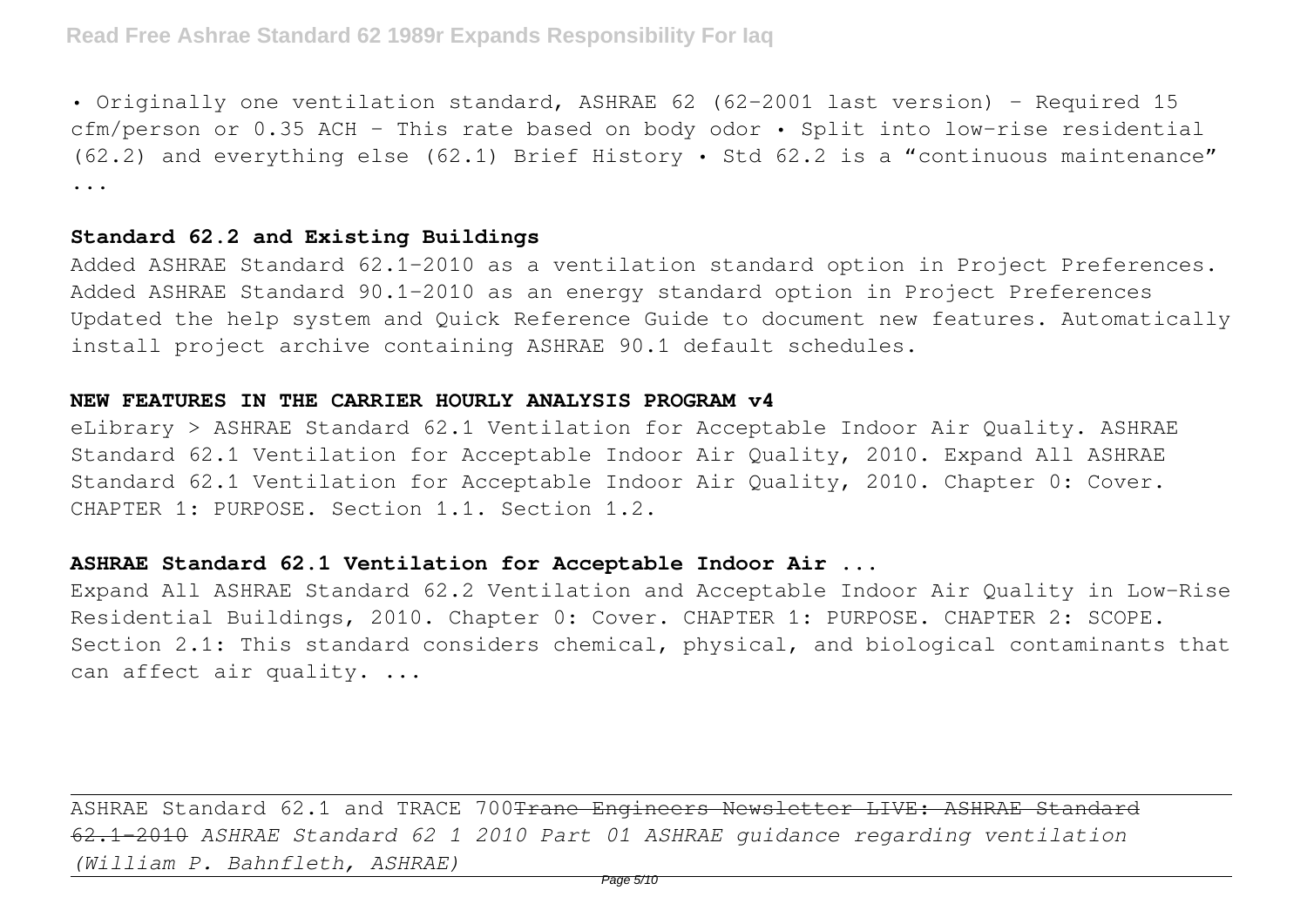Introduction to Ventilation \u0026 the latest ASHRAE 62.2 standards*GPS IAQ Spreadsheet: Use this spread sheet if you are looking to reduce the amount of outside air. How to Calculate Air Changes per Hour* ASHRAE 62.2 - Lesson #5 - Whole Building Ventilation Calculate ASHRAE Standard 62 **(Part I) Calculation of Air Change and ASHRAE Standard 62.1** HVAC Ventilation Part 3 - Fresh Air Calculation (ASHRAE 62.1) ASHRAE 62.2 - Lesson #3 -IAQ Concepts *ventilation calculation sheet excel - VentCalc* **Ventilation Basics Series #2 - System Types**

Heat load calculation \u0026 cooling load calculation using E20 form/sheet, compare it

with HAP results<del>2 Fundamentals of HVAC - Basics of HVAC</del> How to calculate kitchen ventilation for free 2017 Thermo Explained: 4. Energy Analysis of Closed Systems [Part 1/4] Moving Boundary Work

Unit 35- Comfort and Psychrometrics

CFM \u0026 Air Flow Air Ballance HVAC 29-0 \"What Code Officials Need To Know About HVAC System Design\" Part 1 - Load Calculations Fresh air CFM (Ventilation calculation) as per Ashrae standard of various spaces in school project *ASHRAE 62.2 Ventilation Calculation Simplified ASHRAE 62.2 (2016) Using the New Standard in the Field ASHRAE Standard 90.1-2010 Update\_Trane Engineers Newsletter Live Series ASHRAE Standard / Google Drive MEP Complete Design Data and Drawings ASHRAE Standard 90.1 2010, Part I - Overview* ASHRAE-ANSI-ASHRAE Standard 62.1-2013 Ventilation for Acceptable Indoor Air Quality ASHRAE sets standards with its innovative headquarters**Ashrae Standard 62 1989r Expands** providing insights for today's HVAC system designer. ASHRAE Standard 62-1989R Expands Responsibility For IAQ. ASHRAE Standard 62-1989, "Ventilation for Acceptable Indoor Air Quality," presently defines the "standard of care" to be exercised by ventilation system designers. As such, it's been the model for codes issued by the International Conference of Building Officials (ICBO), the Building Officials and Code Administrators (BOCA), the Southern Building Code Congress (SBCC) and ...

# **ASHRAE Standard 62-1989R Expands Responsibility for IAQ**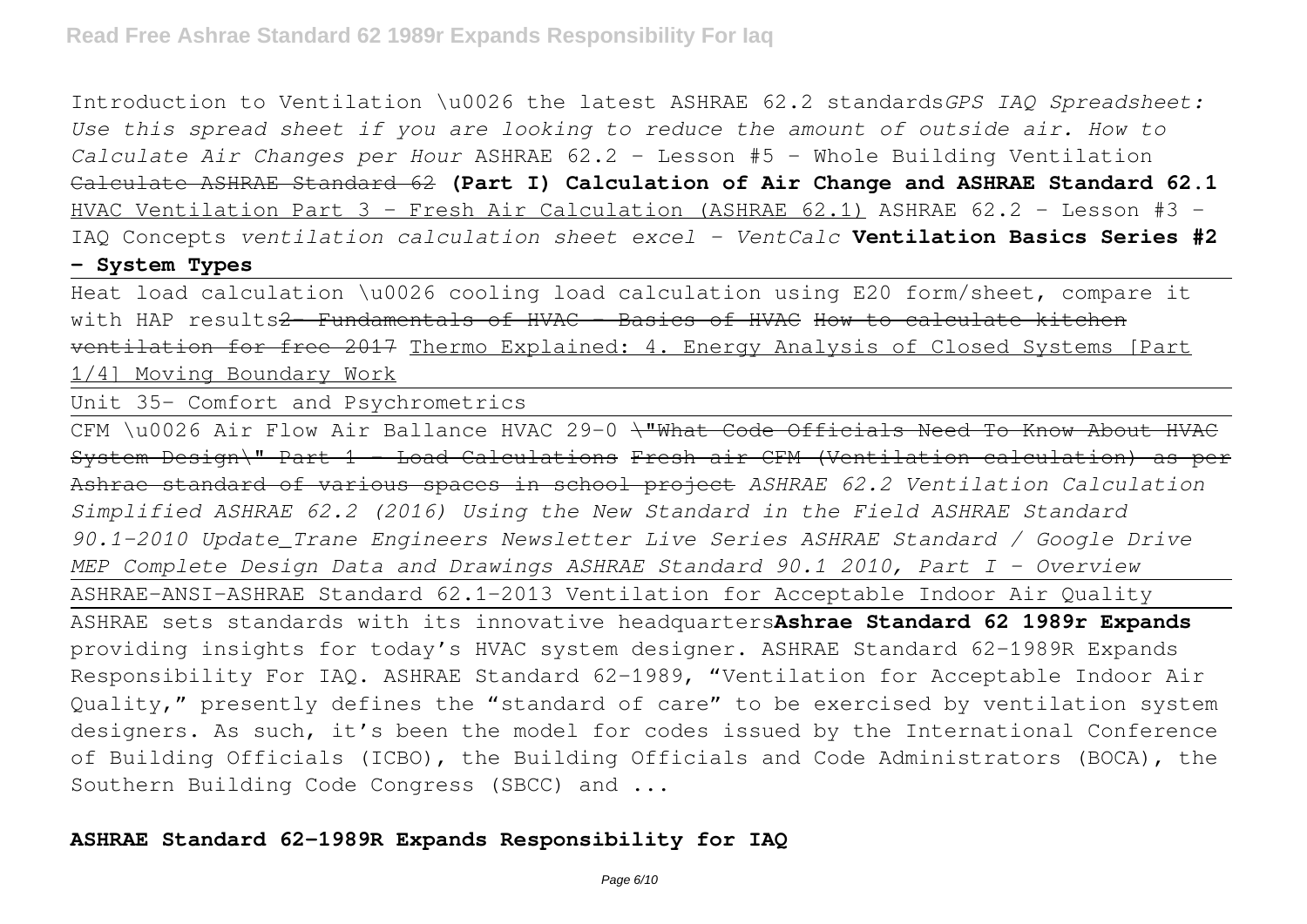Ashrae Standard 62 1989r Expands providing insights for today's HVAC system designer. ASHRAE Standard 62-1989R Expands Responsibility For IAQ. ASHRAE Standard 62-1989, "Ventilation for Acceptable Indoor Air Quality," presently defines the "standard of care" to be exercised by ventilation system designers.

# **Ashrae Standard 62 1989r Expands Responsibility For Iaq**

Also referenced is ANSI/ASHRAE 136-1993, A Method of Determining Air Change Rates in Detached DwellingSubsections. ) Interpretation 62-1989-15 - June 3, 1994 (Ref. 6.1.3.4, Intermittent and variable occupancy criteria in Standard 62-1989) Interpretation  $62-1989-16$  - June 26, 1994 ...

## **Interpretations for Standard 62-1989 - ASHRAE**

Now that the revised Standard (Standard 62-89) is available, its usefulness needs to be evaluated. Based on current information and public comment, the American Society of Heating, Refrigeration, and Air-Conditioning Engineers (ASHRAE) revised Standard 62-1981 to Standard 62-89. Bonneville's study estimated the energy and cost implications of ASHRAE Standard 62-89 using simulations based on DOE-2.1D, a computer simulation program which estimates building use hourly as a function of building ...

#### **ASHRAE Standard 62-1989: Energy, Cost, and Program ...**

ANSI/ASHRAE 62.1 and ANSI/ASHRAE Standard 62.2 - Indoor Air Quality Standards Set. Use the ANSI/ASHRAE 62 - Ventilation for Acceptable Indoor Air Quality Set to specify minimum ventilation rates and other measures intended to provide indoor air quality that is acceptable to human occupants and that minimizes adverse health effects.

# **ANSI/ASHRAE 62 - Ventilation for Acceptable Indoor Air ...**

ASHRAE Standard 62-1989R expands responsibility for IAQ by Dennis Stanke, 1996, volume 25-4 Designing an ASHRAE 62-compliant ventilation system by Dennis Stanke, 1995, volume 24-2 ASHRAE 62-89 analysis (part 3): Indoor air quality procedure by Dennis Stanke, 1993,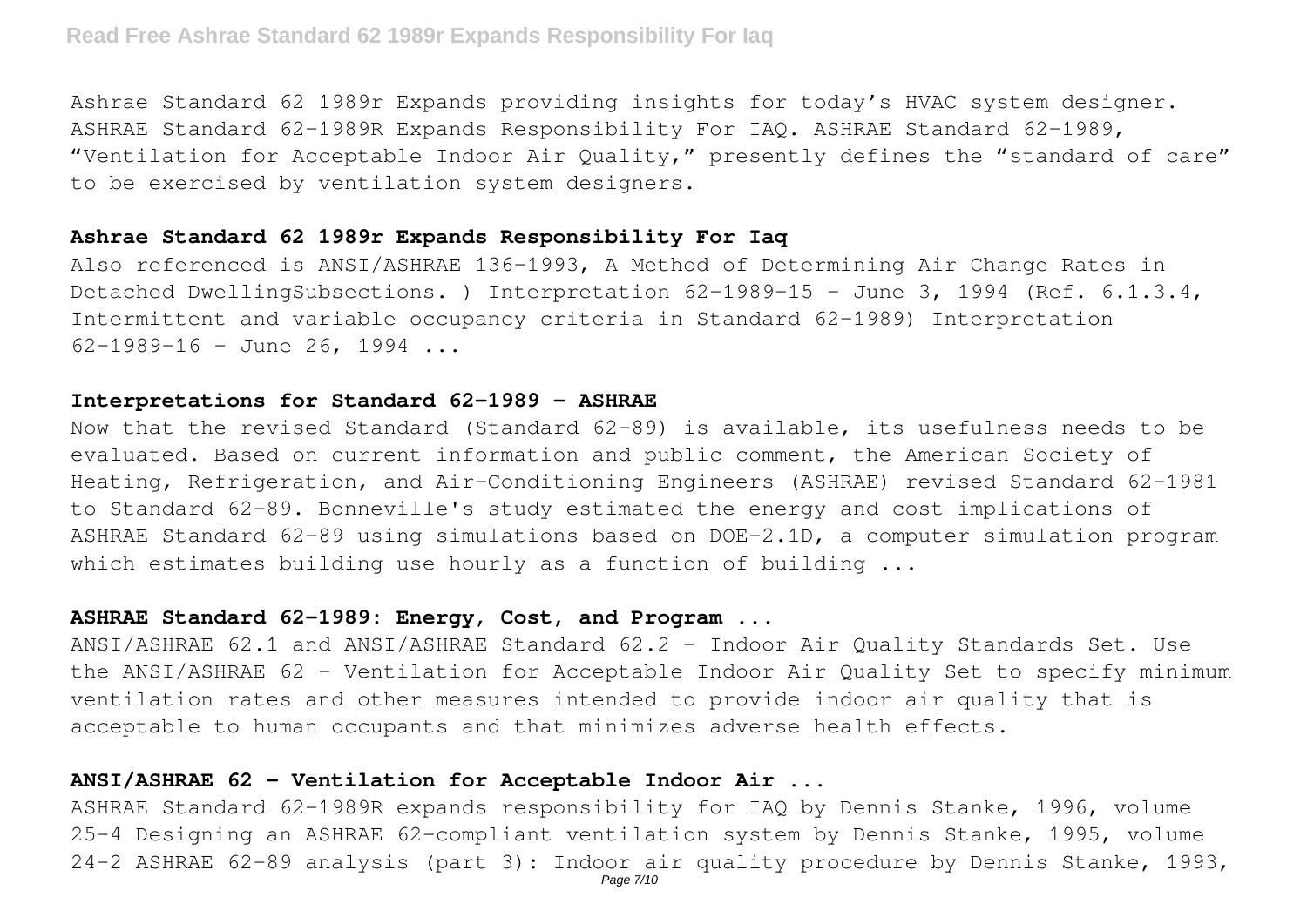volume  $22-2$ 

#### **Standards & codes - Trane**

This section will expand on the limited guidance in Standard 62-1989 and make it more prominent.. Section 7 will greatly expand the requirements of the current standard for documenting the bases and assumptions used in designing the building and the ventilation system.

## **Status of Ashrae Standard 62 Ventilation for Acceptable ...**

UPDATING STANDARD 62 As part of ASHRAE's policy to review standards every 5 years, a new committee was formed in January 1992 to review Standard 62-1989, and to develop revisions as needed. The committee consists of 25 designers, equipment manufacturers, regulators, and researchers.

# **ASHRAE Standard 62: Ventilation for Acceptable Indoor Air ...**

ANSI/ASHRAE Standard 62.2-2019 Ventilation and Acceptable Indoor Air Quality in Residential Buildings. Standard 62.2 has been updated with a new compliance path that gives credit for particle filtration, distinguishes between balanced and unbalanced ventilation system interactions with natural infiltration, requires compartmentalization limits for new multifamily dwellings, and allows for ...

# **Standards 62.1 & 62.2 - ASHRAE**

ASHRAE Standard 62-1989 (Standard 62-89) Ventilation for Acceptable Indoor Air Quality'' is the new heating, ventilating, and air-conditioning (HVAC) industry consensus for ventilation air in commercial buildings. Bonneville Power Administration (Bonneville) references ASHRAE Standard 62-81 (the predecessor to Standard 62-89) in their current environmental documents for required ventilation rates.

# **ASHRAE Standard 62-1989: Energy, Cost, and Program ...**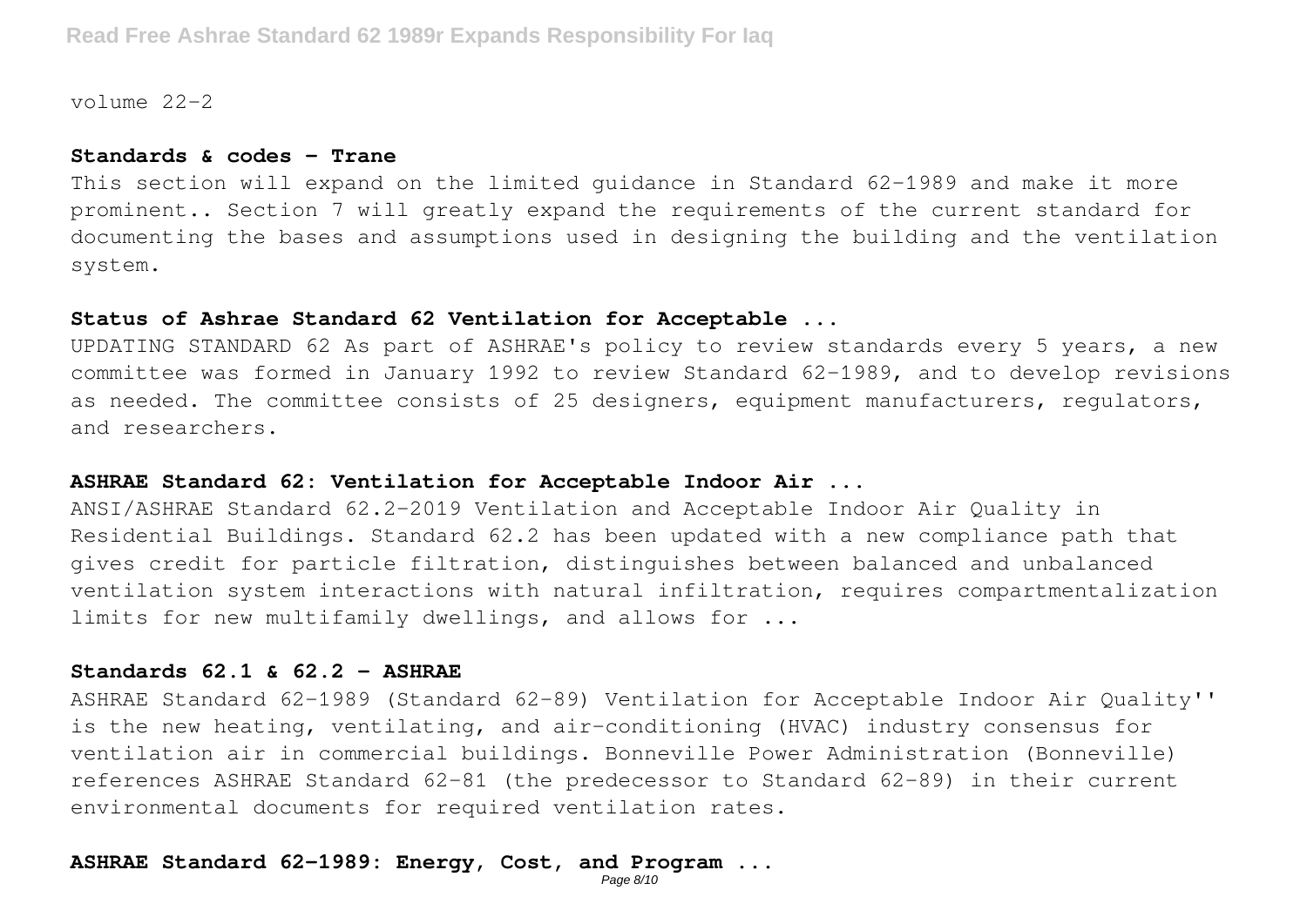In 1981, ASHRAE 62 reduced the rate to 5cfm per person in an effort to address the energy impact of ventilation. This was quickly found to be far too low a ventilation rate. ASHRAE 62 was updated in 1989 and set a residential ventilation rate of 15 cfm per person or 0.35 ACH, whichever was higher.

# **ASHRAE Standard 62.2 | Residential Building Systems Group**

Engineers, Inc. (ASHRAE) recently announced the public review of a revision. to Standard 90.1-1989, " Energy Code for Buildings Except Low-Rise. Residential Buildings " . Formally identified as ASHRAE/IESNA Standard. 90.1-1989R, the standard is developed jointly with the Illuminating. Engineering Society of North America (IESNA). It provides ...

# **ASHRAE Standard 90.1-1989R Now Available for Public Review ...**

ASHRAE 90.1 2007: Requires energy recovery if system air is greater than 5,000 CFM (12.5 tons) and outside air is more than 70%. ASHRAE 90.1 2010: Significantly expands requirement as shown below: 5 X the requirement of previous standard

# **Bill McCullough Director ERV Products - ASHRAE**

FOREWORD When Addendum r to Standard 62.1-2016 was published, the footnote to old Table 5.16.1, "Airstreams or Sources," did not transfer to new the Table 6.5.2. This addendum reinstates the note...

# **ASHRAE STD 62.1 - Ventilation for Acceptable Indoor Air ...**

• Originally one ventilation standard, ASHRAE 62 (62-2001 last version) – Required 15 cfm/person or 0.35 ACH – This rate based on body odor • Split into low-rise residential (62.2) and everything else (62.1) Brief History • Std 62.2 is a "continuous maintenance" ...

# **Standard 62.2 and Existing Buildings**